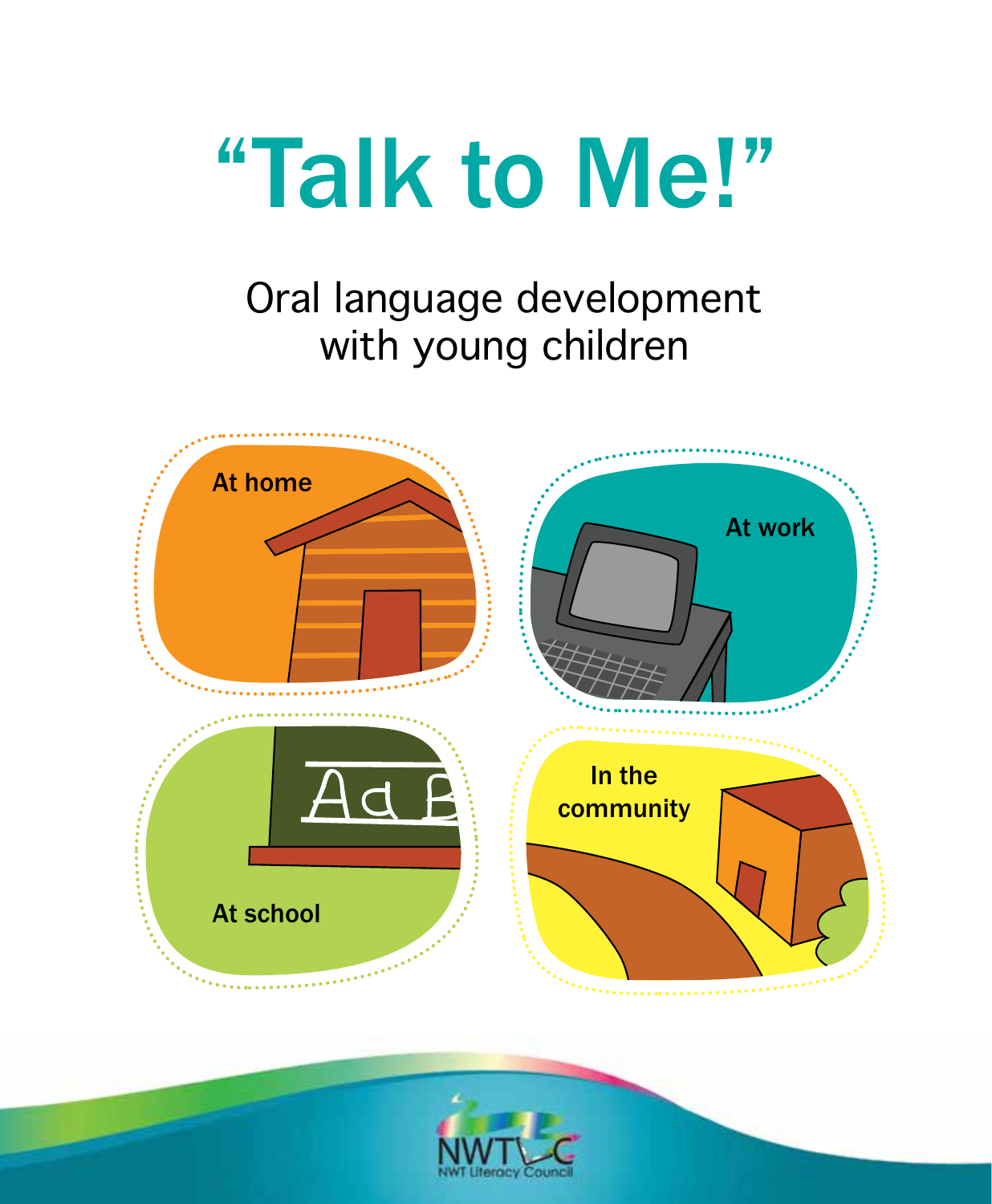# Acknowledgements

The NWT Literacy Council is a not-for-profit group that supports literacy development in all NWT official languages. For more information on children's speech and language development, or any of our other work, please contact us.

NWT Literacy Council Box 761 5122 48th Street Yellowknife, NT X1A 2N6 (phone) 867 873 9262 (fax) 867 873 2176 (toll free in the NWT) 1-866 599 6758 [nwtliteracy@nwtliteracy.ca](mailto:nwtliteracy@nwtliteracy.ca)

Thanks to Wendy McDonald, Mary McCreadie and Myka Jones Design.

This project was funded in part by the Government of the Northwest Territories Dept. of Education, Culture & Employment through the Early Learning and Child Care Trust Fund from HRSDC, and by the Government of Canada's Social Development Partnerships Program. The opinions and interpretations in this publication are those of the NWT Literacy Council and do not necessarily reflect those of the Government of Canada.



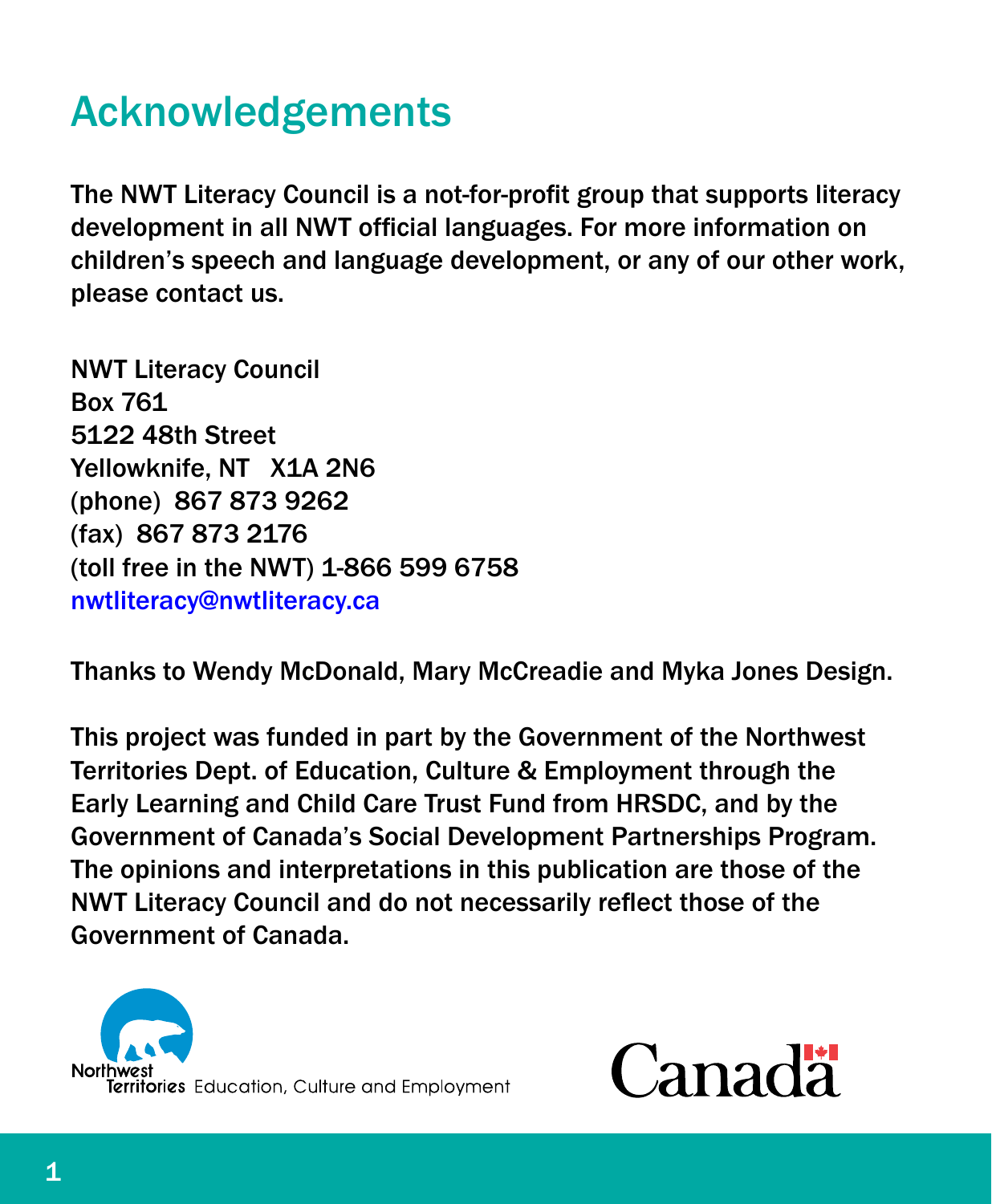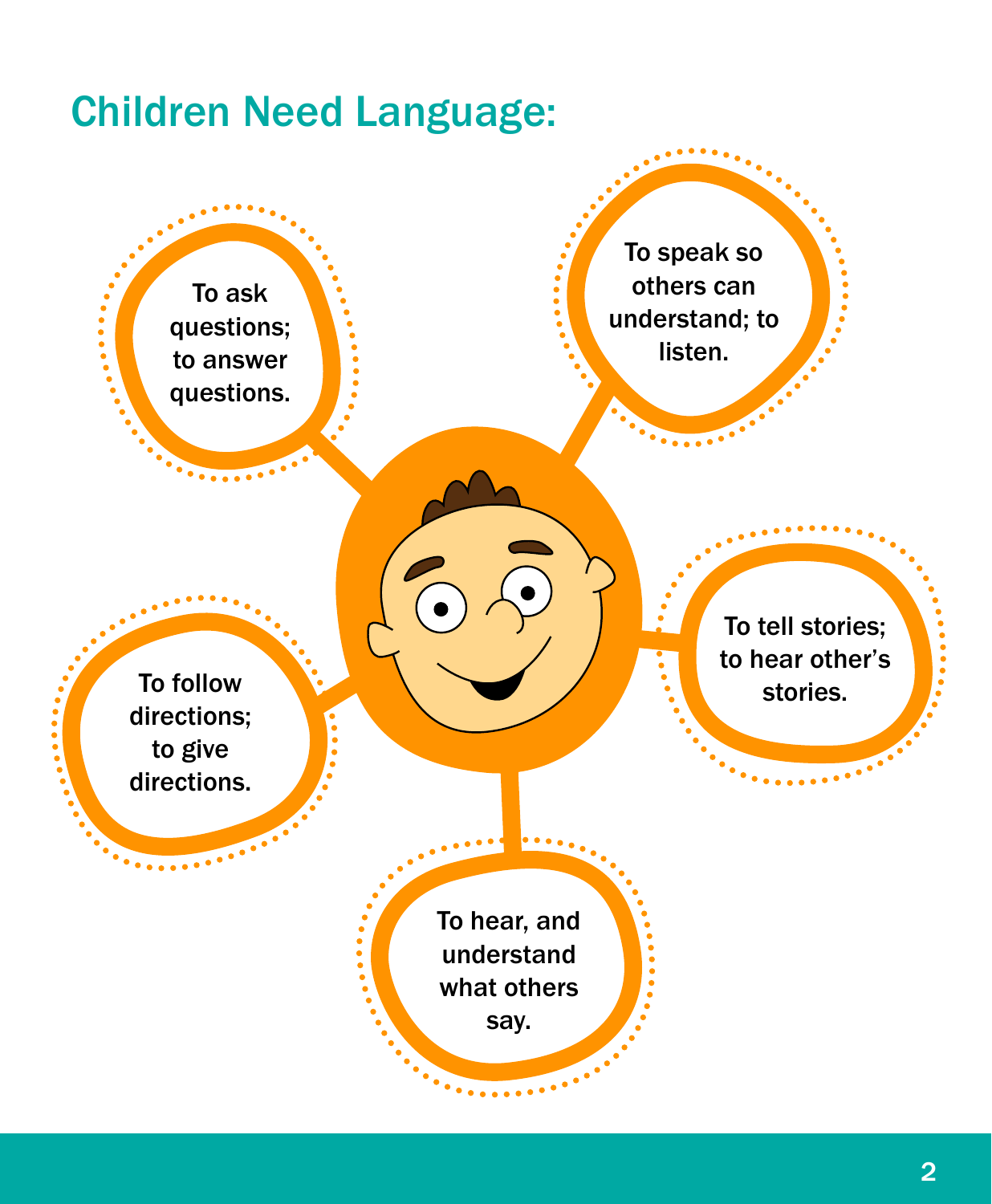# Children Develop Language Over Time

What you can expect babies to do:

| 6-8 months                                                                                                                                                                                                                                                           | 1 year                       |
|----------------------------------------------------------------------------------------------------------------------------------------------------------------------------------------------------------------------------------------------------------------------|------------------------------|
|                                                                                                                                                                                                                                                                      |                              |
| Babble, use other noises to get<br>$\mathbf{r}$ , and the contract of the contract of the contract of the contract of the contract of the contract of the contract of the contract of the contract of the contract of the contract of the contract of the contract o | Start to speak for a reason. |

attention, recognize voices, understand simple words.

Say their first word. Parents understand 25% of what they say.

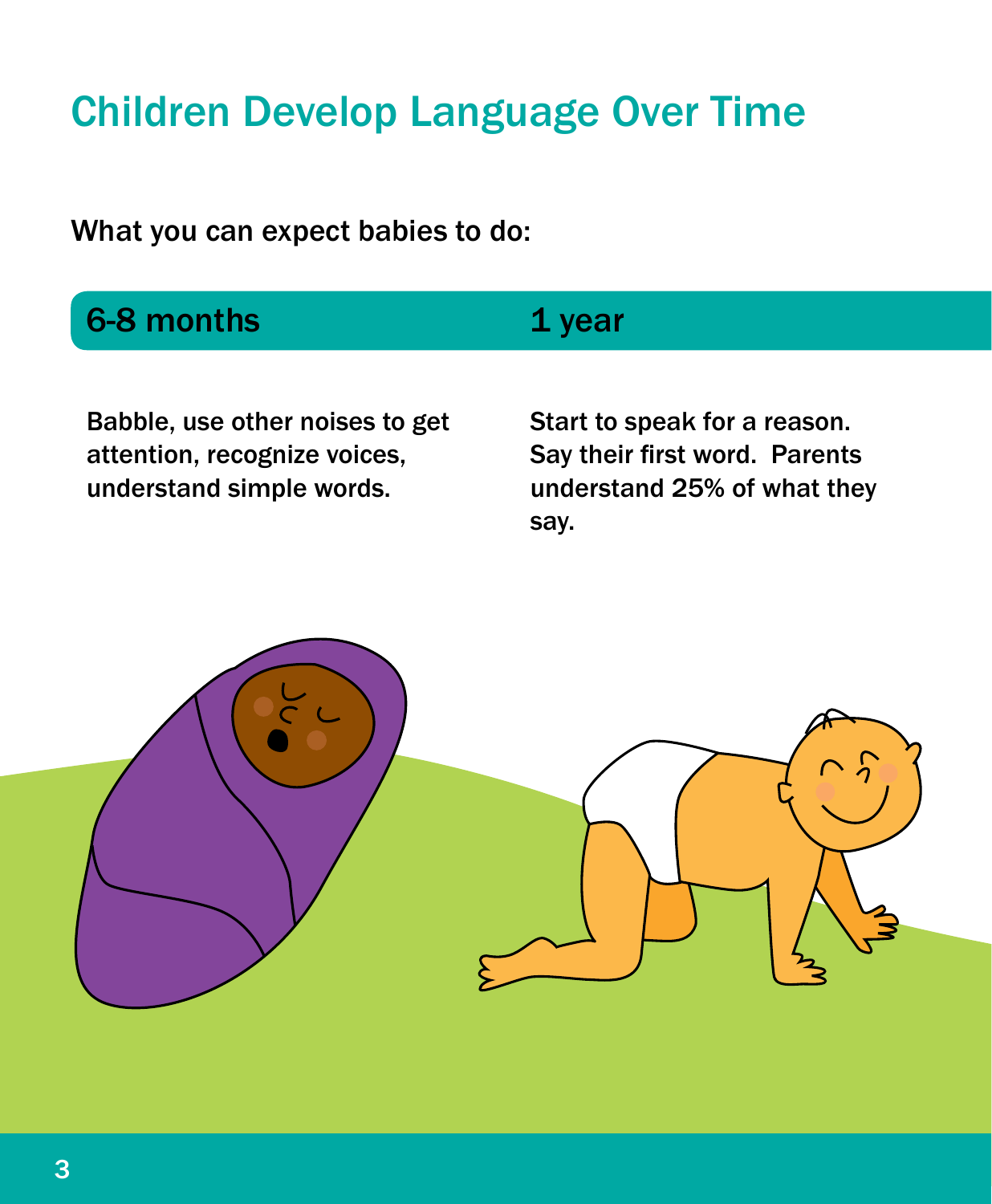What you can expect toddlers to do:

#### 2 years

### 3 years

Combine two words, follow simple directions, repeat what they hear, often say 'NO'. Parents understand 50 to 75% of what they say.

Say three or four words together, ask 'why', start to have conversations, follow simple directions. Parents understand 75 to 100% of what they say.

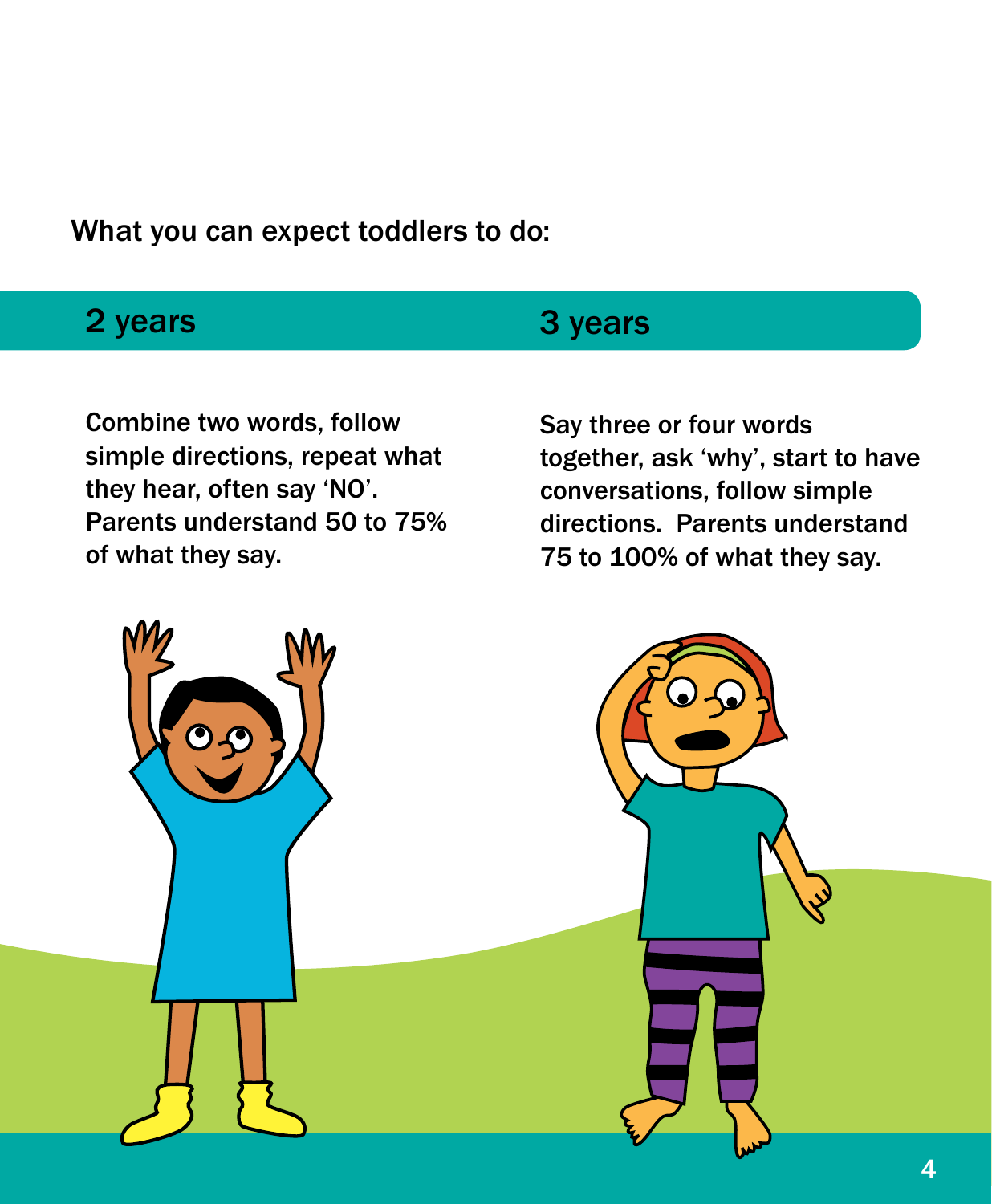# Children Develop Language Over Time

What you can expect preschoolers to do:

### 4 years

#### 5 years

Ask lots of questions, tell stories, talk about past and future, and have longer conversations. Parents understand 100% of what they say.

Ask 'why' and 'how' questions, use complete sentences, have long detailed conversations. Everyone understands.

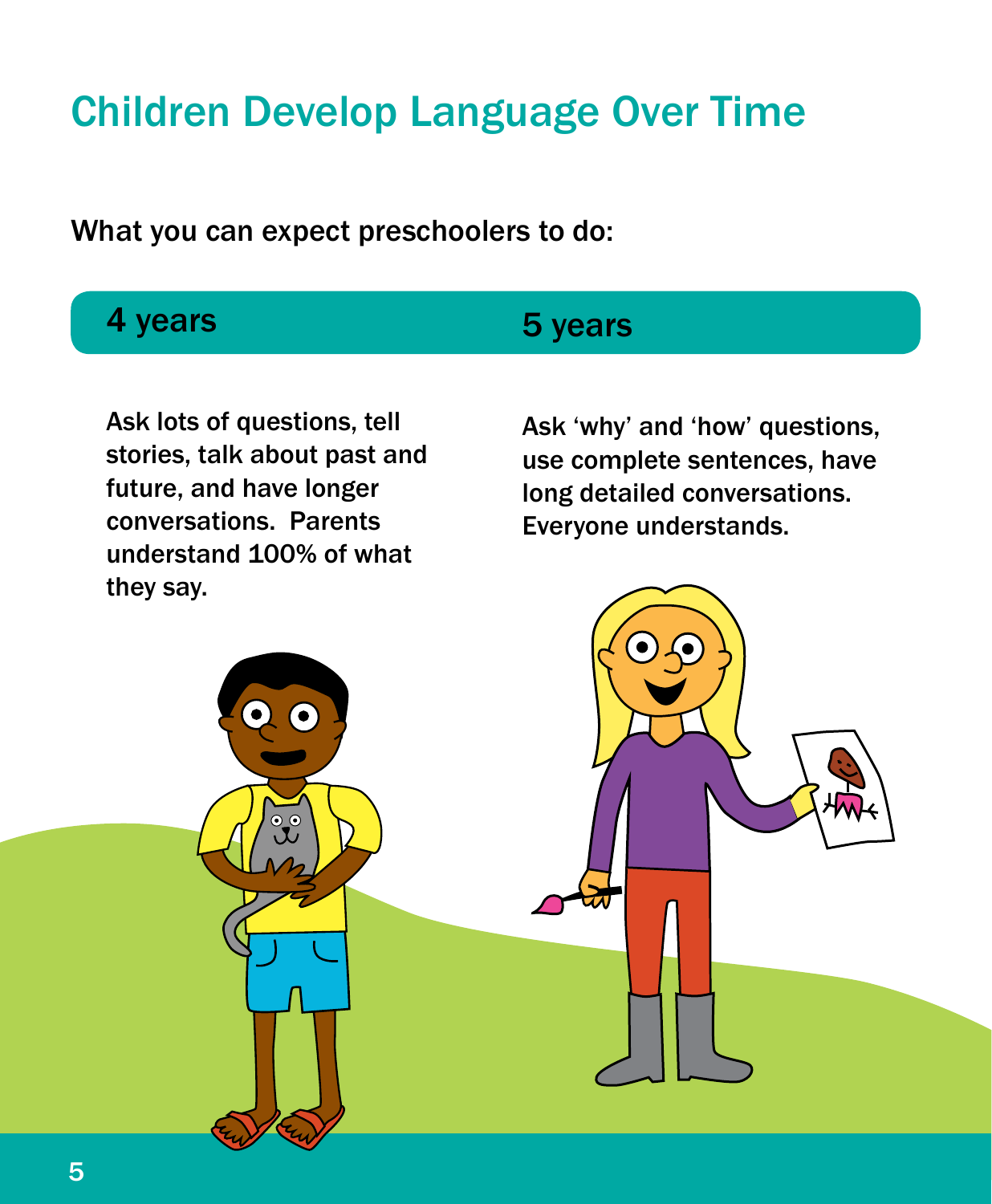# How Can You Help at Home?

Practise language as you do everyday things with your child:

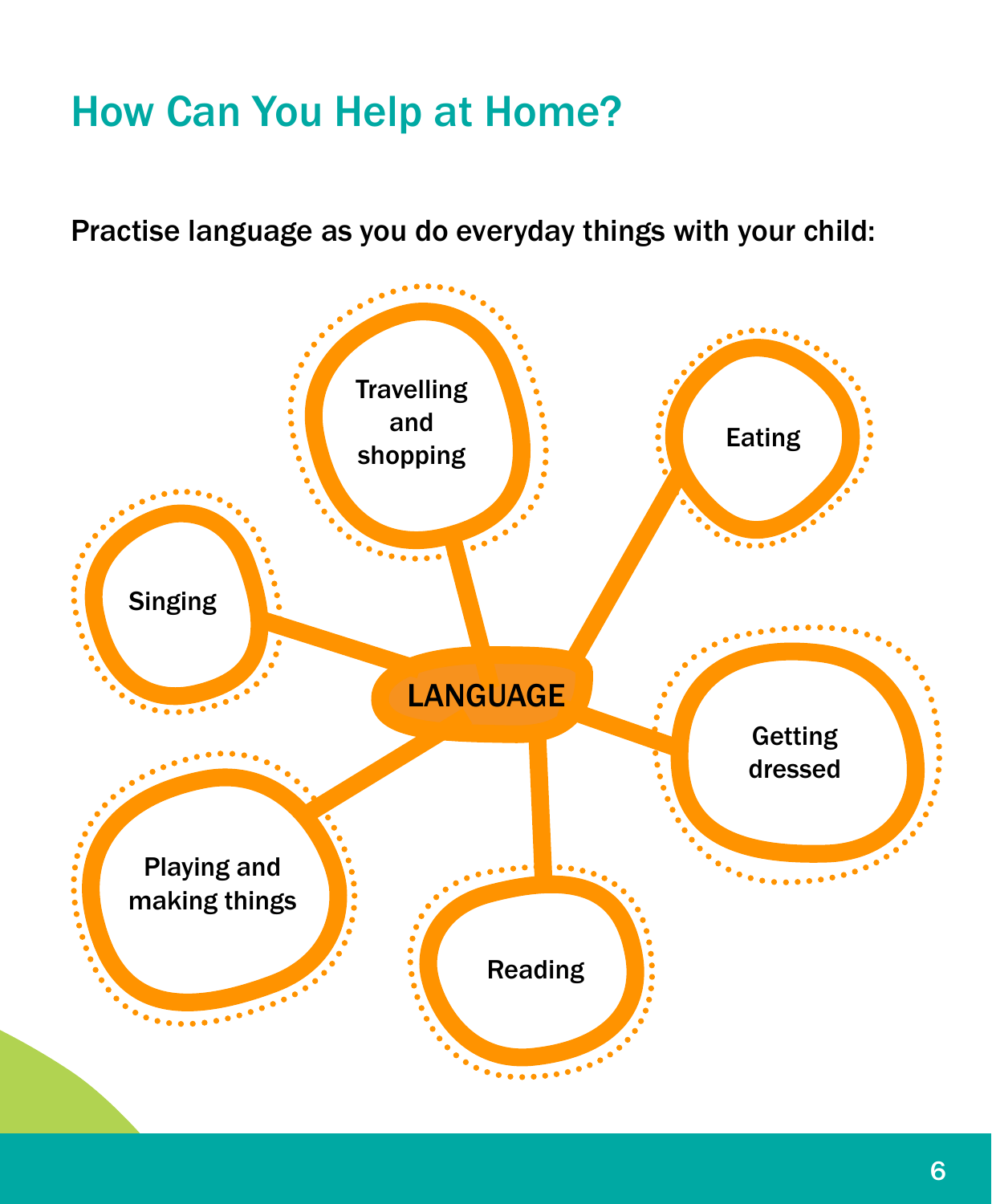# How Can You Help at Home?

### **TODDLERS**

- Let your child be the leader. Do things with your child, let your child choose the activity, follow along.
- Repeat single words often.
- Use short simple sentences. Use two to three words together when your child uses one word. Use four to five words when your child uses two to three words.
- Wait for your child to talk. Give them time. Listen, respond, and encourage them.

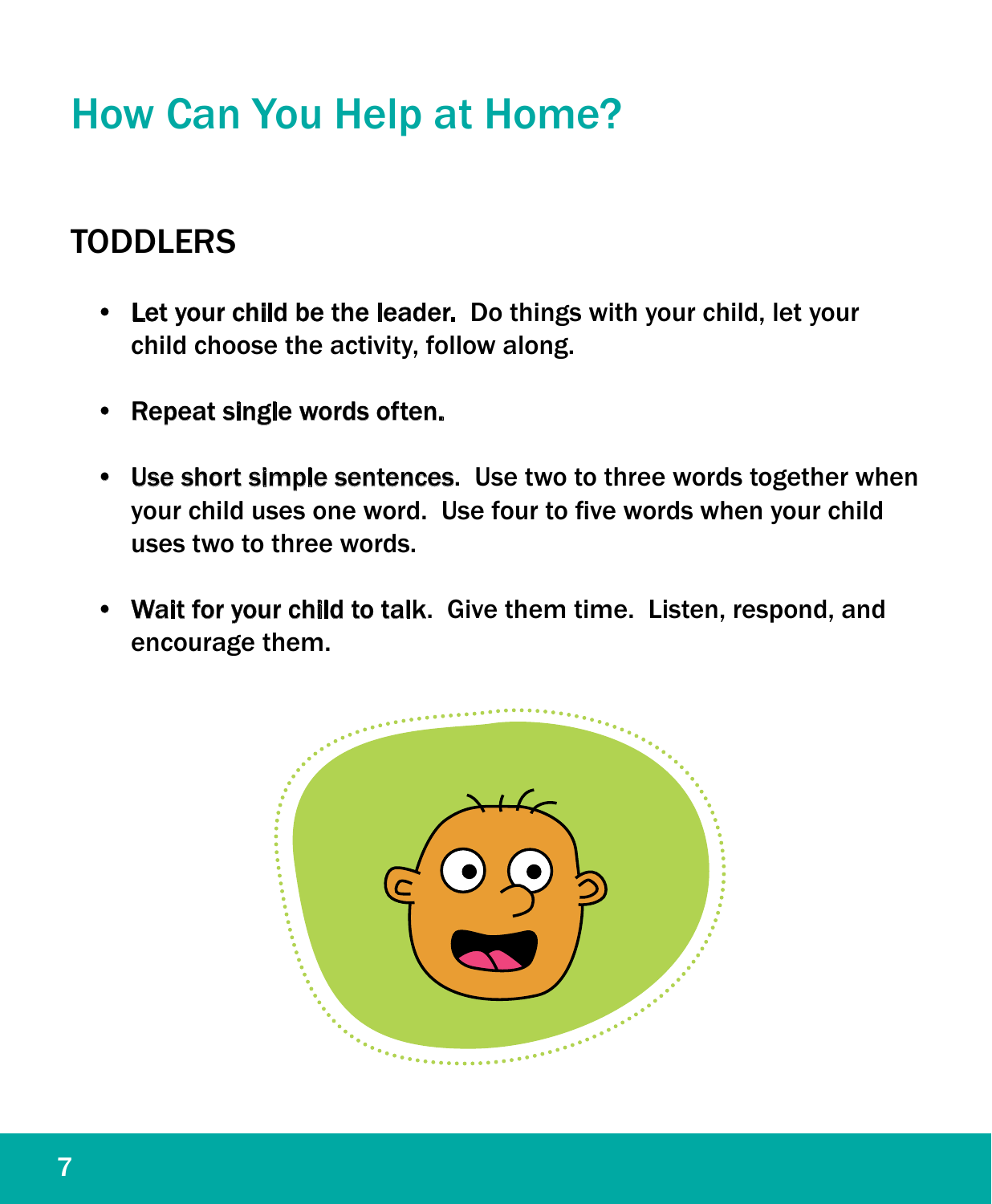# How Can You Help at Home?

### PRESCHOOLERS

- Repeat what your child says. Use correct words and complete sentences.
- Add new words to what your child says.
- Use lots of describing words: size, shape, colour, how something is used, what it's used for.
- Have conversations with your child. Ask what they think about things, respect what they say.

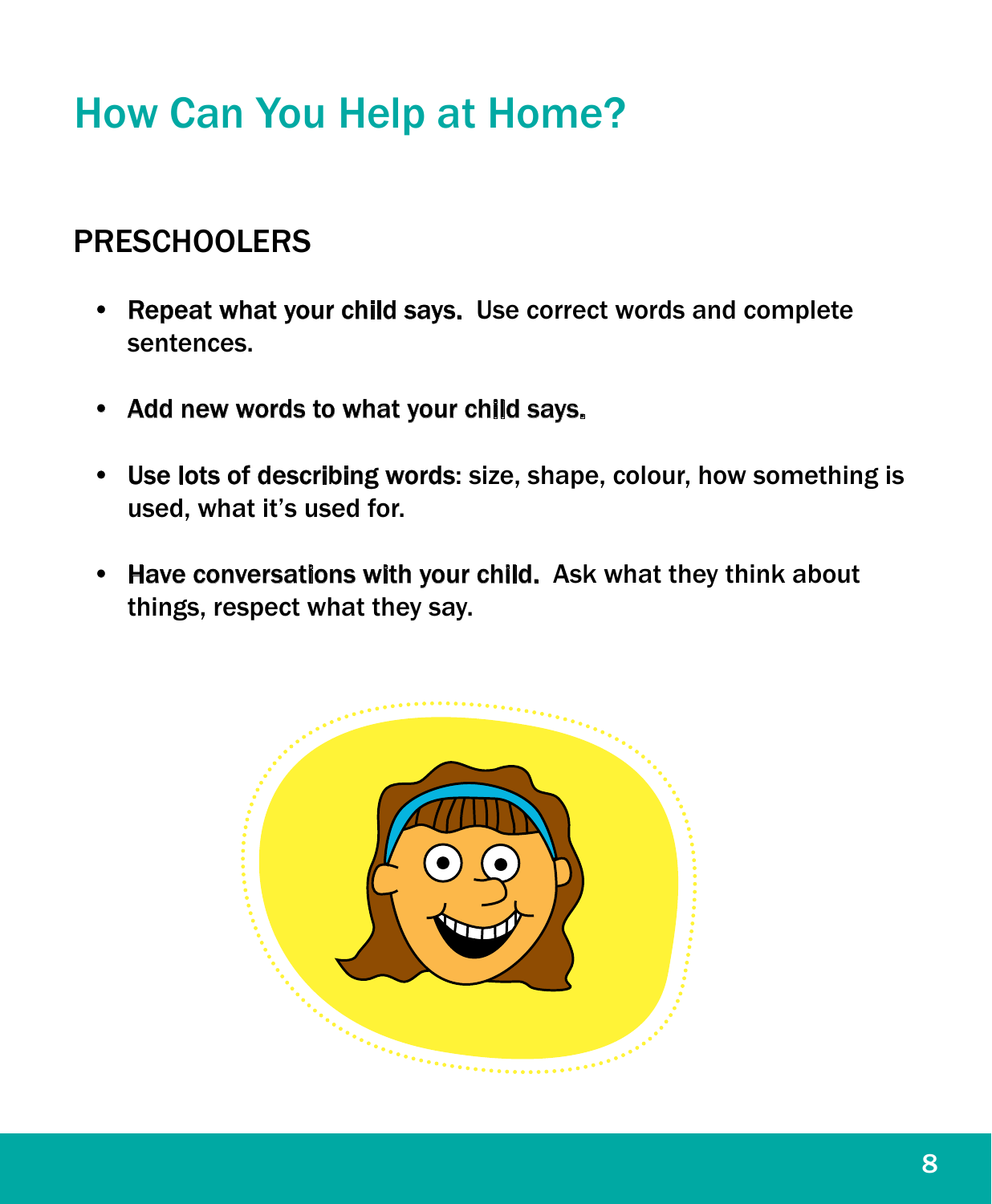## Trust Your Instincts. What to Watch for.

Ask a health care provider if you have questions. Or if your child:

- Talks less than most children the same age.
- Uses fewer words than most children the same age.
- Can't get other people to understand what they say.
- Develops no new language skills for six months.

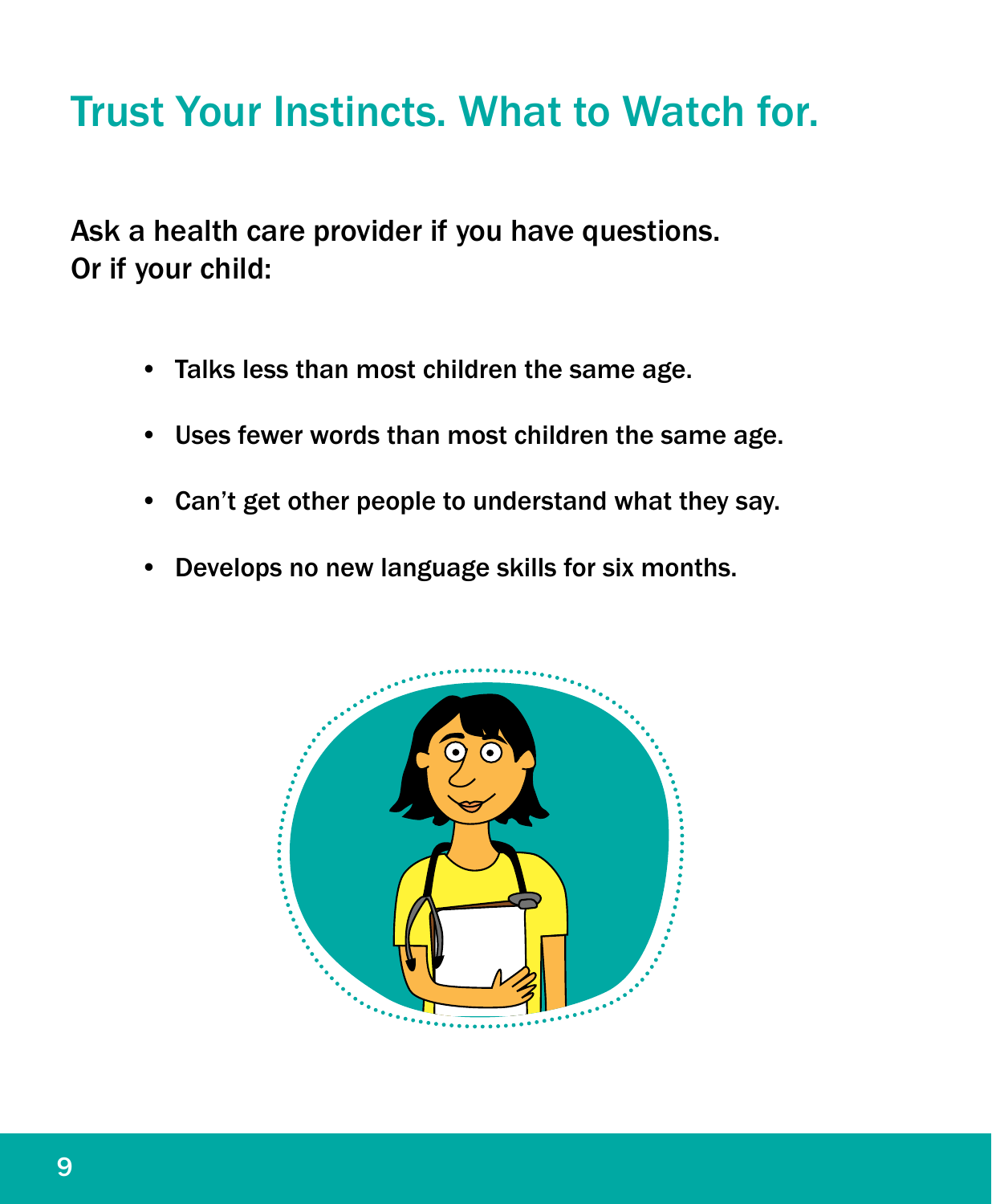# Trust Your Instincts. What to Watch for.

Ask a health care provider if you have questions. Or if your child:

- Often stutters or repeats sounds or words.
- Seems not to hear sounds or understand simple words when you speak.
- Has a voice that sounds odd or hoarse, for more than three weeks, and not because they have a cold or infection.